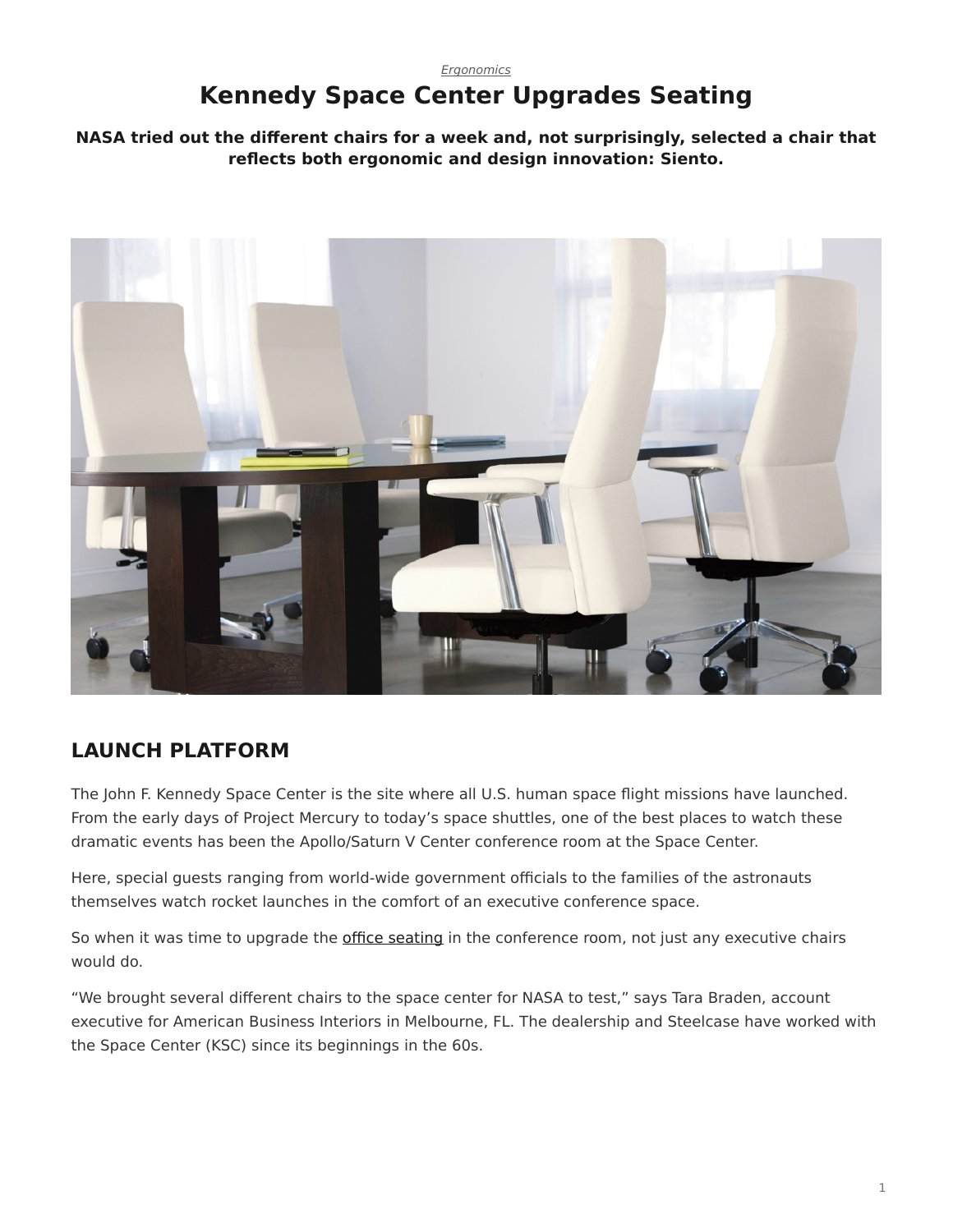"We had recently bought Siento chairs for our own conference room, and we think they're the most comfortable and best looking chair available."

"The Apollo/Saturn V Center conference room hosts a variety of functions, and gets a lot of use," says Michele Mack, manager of procurement for Delaware North Companies Parks & Resorts, Inc., who manages the visitor complex at the KSC. "It's where VIP receptions are held prior to Space Shuttle launches, as well as other events for a variety of space program contractors."

#### **"They're the chairs NASA wanted, and they've worked out great."**

**MICHELLE MACK** | Manager of Procurement Delaware North Companies Parks & Resorts, Inc.

NASA tried out the different chairs for a week and, not surprisingly, selected a chair that reflects both ergonomic and design innovation: [Siento.](https://www.steelcase.com/products/office-chairs/siento/)

Designed in collaboration with Spanish designer Jorge Pensi, Siento includes patented LiveBack® technology that actually moves along with the spine to provide smart, sophisticated user comfort in an elegant executive chair. Expressly designed for high end environments like the Apollo/Saturn V conference room, Siento has no exposed hard parts that could damage [wood furniture.](https://www.steelcase.com/wood-solutions/)

The chairs are fully upholstered in dark brown Elmo Soft Leather. Braden says "they had originally wanted black leather, but they changed their mind when they saw how great that dark brown leather looked with the wood conference table."

To provide comfort during what can sometimes be a prolonged wait for liftoff, the standard Siento chair back extends 24" high from the seat, and the seat edge flexes naturally to relieve pressure under the user's thighs.

Although enclosed, fully upholstered arms are available, the Kennedy Space Center Siento chairs were specified with open T arms. "They serve food in the conference room quite often, and they felt it would be easier to clean the chairs with these arms," says Braden.

For the upgrade of this exclusive conference room, the Siento chairs represent a successful launch. "They're the chairs NASA wanted, and they've worked out great," says Mack.

"When you look at the chair," Siento designer Pensi says, "it looks like a simple chair, but there's a lot of technology inside that makes it remarkable." In its own way, it's a perfect complement to the remarkable technology seen through the conference room windows.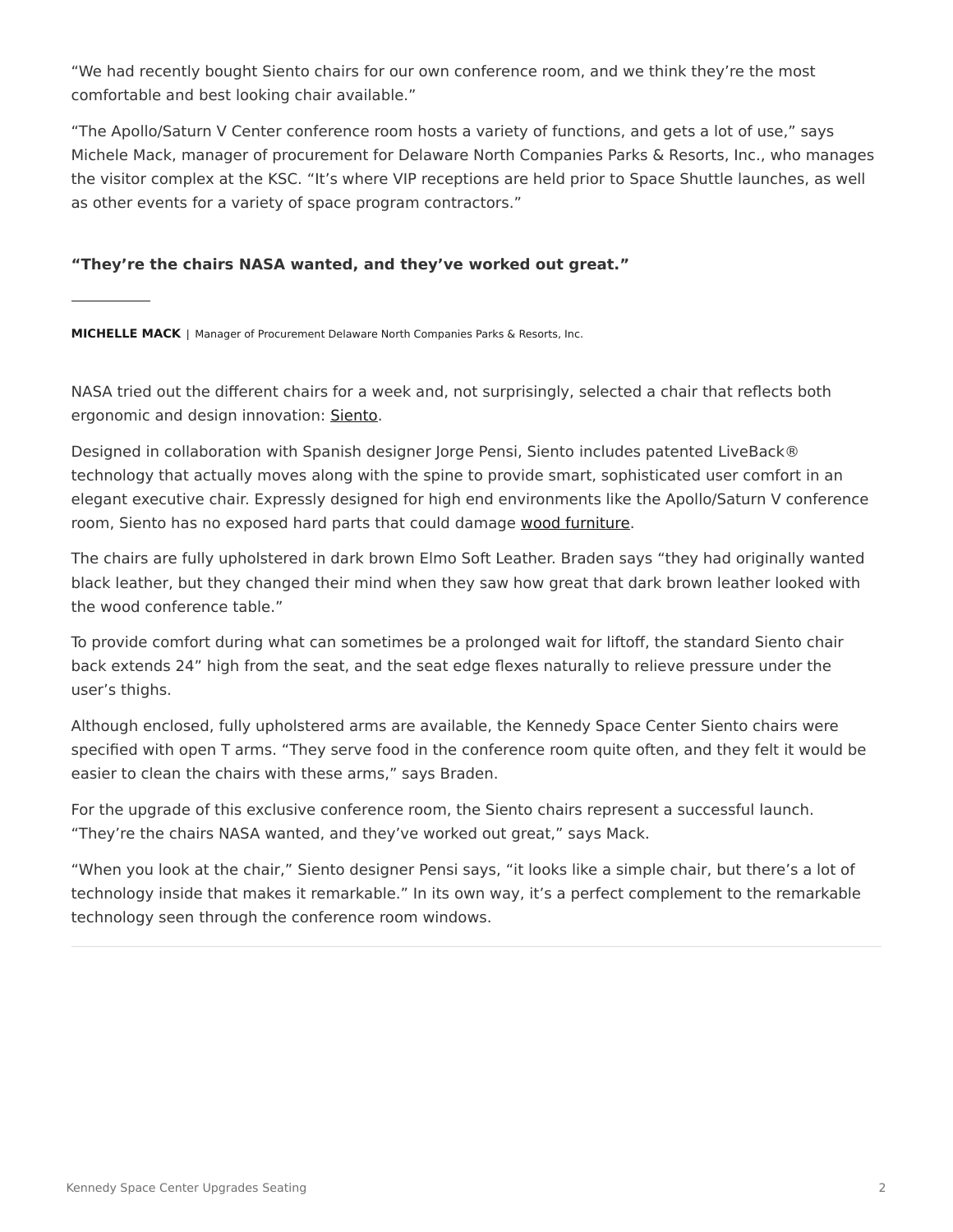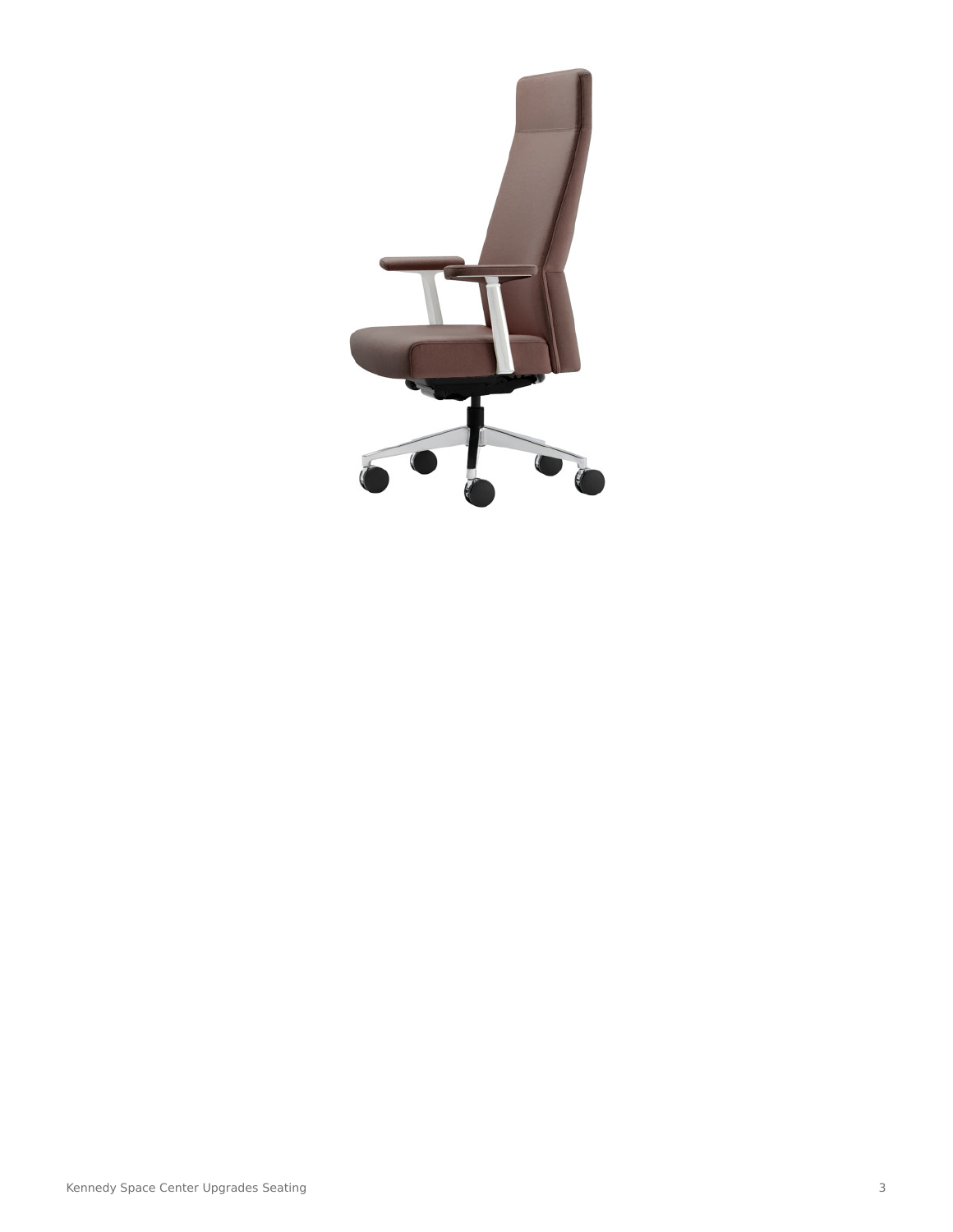

## **KENNEDY SPACE CENTER**

Cape Canaveral, FL

**CREDITS:** American Business Interiors

## **PRODUCTS USED**

Products used: Steelcase: [Siento](https://www.steelcase.com/products/office-chairs/siento/) seating

*2008*

### **Featured Product**